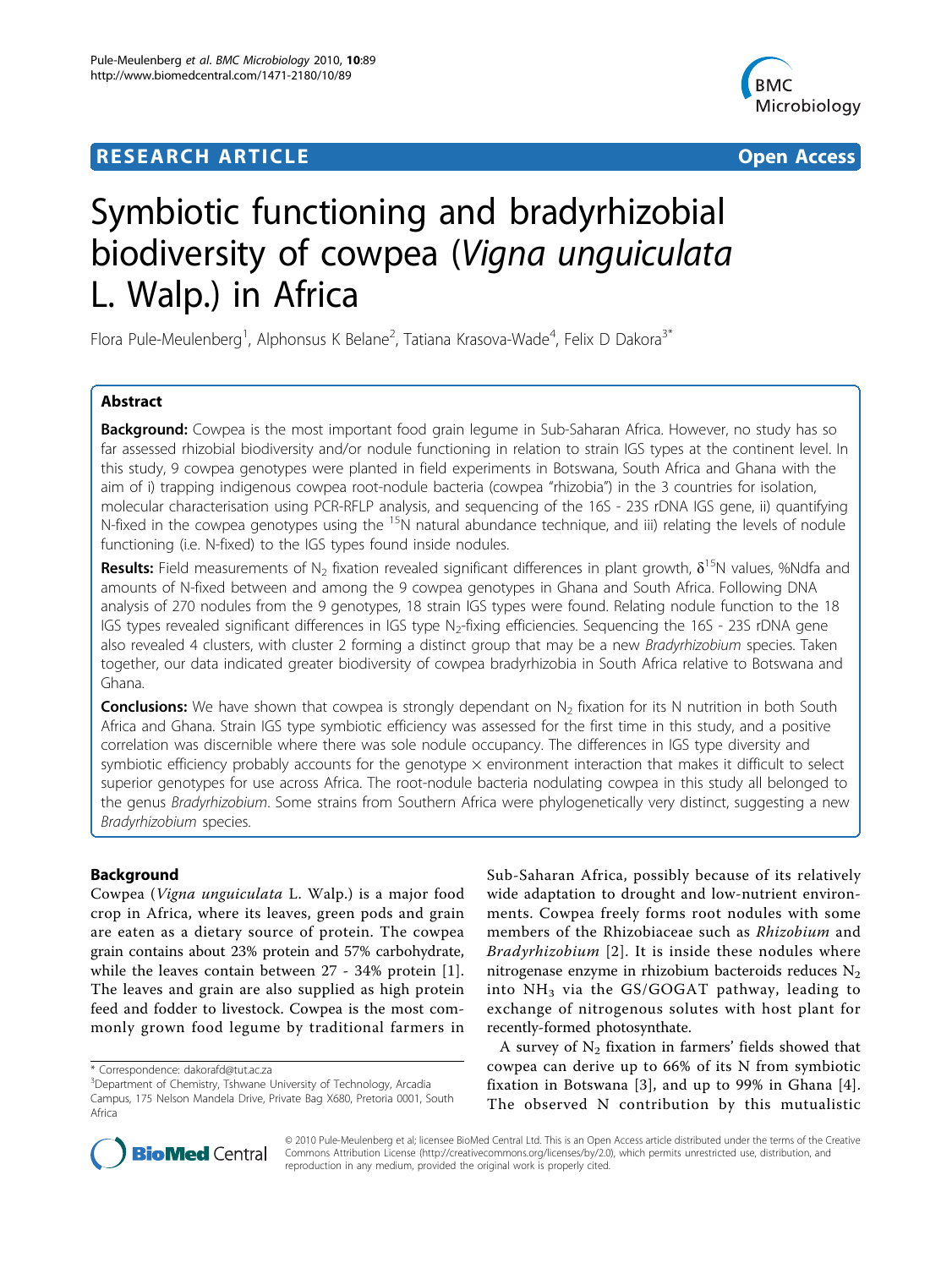relationship between cowpea and species of Rhizobium and Bradyrhizobium forms the basis for its importance in cropping systems. Moderate grain yields of 1500 kg/ha have been reported for cowpea in Ghana [[1](#page-10-0)] and over 2600 kg/ha in South Africa [\[5\]](#page-10-0). To increase the threshold of cowpea yields in Africa would require identification of genotypes that exhibit high symbiotic performance and better plant growth.

Because cowpea nodulates freely with both rhizobia and bradyrhizobia [\[1](#page-10-0)], it is often described as being promiscuous. Yet only few studies [[1,6-9\]](#page-10-0) have examined the biodiversity of cowpea rhizobia and bradyrhizobia in Africa, the native home of this legume species. One study [\[6](#page-10-0)] reported four different Bradyrhizobium strains belonging to 3 genospecies, and concluded that the cowpea rhizobia appeared to be more diverse in arid areas. Recently, another study [[8](#page-10-0)] grouped cowpea rhizobia from China into six genospecies, and linked microsymbiont distribution and diversity to geographical location.

Like most published reports on the biodiversity of root-nodule bacteria, namely rhizobia, bradyrhizobia, azorhizobia, sinorhizobia and mesorhizobia, none of the studies [[1](#page-10-0),[6-9\]](#page-10-0) on cowpea rhizobia and bradyrhizobia has assessed the linkage between symbiotic functioning and bacterial IGS types resident in nodules and/or used for determining rhizobial biodiversity. Quantifying  $N_2$ fixation in legumes and linking amounts of N-fixed to the IGS types found in their root nodules, could provide some indication of the symbiotic efficiency of resident bacterial populations used for establishing rhizobial biodiversity. That way, studies of legume agronomy in the context of N contribution could add value to bacterial biodiversity and phylogeny in relation to symbiotic functioning.

In this study, 9 cowpea genotypes were planted in field experiments in Botswana, South Africa and Ghana with the aim of i) trapping indigenous cowpea rhizobia in the 3 countries for isolation and molecular characterisation, ii) quantifying N-fixed in the cowpea genotypes using the  $15N$  natural abundance technique, and iii) relating the levels of nodule functioning (i.e. N-fixed) to the IGS types found inside cowpea nodules, in order to assess strain IGS type symbiotic efficiency.

# Methods

## Experimental site descriptions

In Ghana, the experiments were conducted at the Savanna Agricultural Research Institute (SARI) site at Dokpong, Wa, in 2005. The site is located in the Guinea savanna, (latitude 10° 03' N, longitude 2° 30' W, and altitude 370 m) and has a unimodal rainfall (1100 mm annual mean) that starts in May and ends in September/October. The soils are classified as Ferric Luvisols [[10](#page-11-0)]. Prior to experimentation, the site had been fallowed for 3 years. In South Africa, the Agricultural Research Council (ARC-Grain Crop Research Institute) farm at Taung, Potchefstroom, was used for the field trials. The Taung experimental site is located between latitudes 27° 30' S and longitudes 24° 30' E, and is situated in the grassland savanna with a unimodal rainfall (1061 mm annual mean) that begins in October and lasts until June/July the following year. The soil at Taung is structureless, and freely drained with a reddish-yellow colour. The site was cropped to maize (Zea mays L.) the previous year with the application of NPK fertiliser. In Botswana, the experimental site was located at Glenvalley near Gaborone, in the Botswana College of Agriculture in 2006. The farm is situated between 24° 40' S and 26° 09' E at an altitude of 1015 m and it is part of an open savanna agro-ecology with a unimodal rainfall (429 mm annual mean). The soil is classified as Ferric Luvisol [\[10](#page-11-0)] or Kanhaplic Haplustalf (Soil Taxonomy), and had not been cultivated before.

#### Planting, harvesting and processing

Nine cowpea genotypes were used in this study, namely Omondaw, Brown eye, ITH98-46, IT82D-889, Apagbaala, Bechuana white, Glenda, Mamlaka and Fahari. Of these, Omondaw, Apagbaala (both farmer varieties) and Brown eye (an inbred cultivar) originated from Ghana; Mamlaka and Fahari (two farmer varieties) came from Tanzania; Glenda and Bechuana white were two improved commercial varieties originating from South Africa and Botswana respectively, while ITH98-46 and IT82D-889 were breeder varieties that came from IITA in Nigeria. The 9 cowpea genotypes were planted at Dokpong, Taung and Glenvalley in Ghana, South Africa and Botswana respectively, using a randomized complete block design with four replicate plots. Planting was done in mid-July in Ghana, early January in Botswana, and mid-October in South Africa, in accordance with the rainfall pattern of each country.

Plants were sampled from the inner part of the middle rows of each plot at 46 days after planting, and separated into shoots and nodules, in the case of Ghana and South Africa. The shoots were oven-dried at 60°C to constant weight for dry matter determination. Nodules were dried at 45°C and stored prior to DNA extraction. For the Botswana trial, only root nodules were sampled due to a sudden incidence of disease (cowpea rust). As a result, only the shoots from the Ghana and South Africa were milled to fine powder (0.85 mm sieve) for  $^{15}N$ analysis.

# <sup>15</sup>N/<sup>14</sup>N isotopic analysis

About 2.0 mg of each milled sample was weighed into a tin capsule (Elemental Microanalysis Ltd, Okehampton, UK) and run on a Thermo Finnigan Delta Plus XP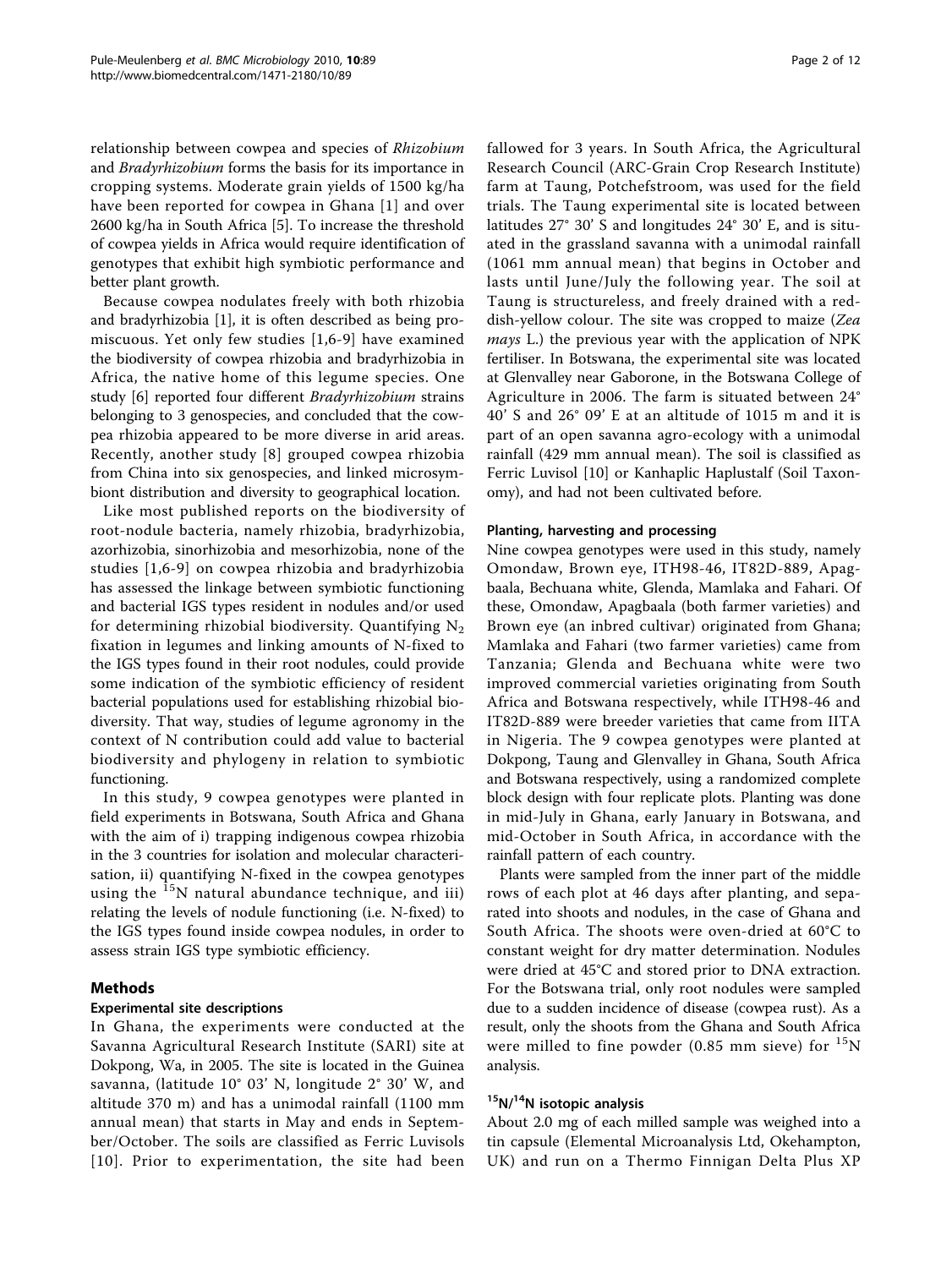stable light isotope mass spectrometer (Fisons Instrument SpA, Strada Rivolta, Italy) coupled via a Conflo III device to Thermo 1112 Flash elemental analyzer against an internal reference plant material (Nasturtium sp.) The Nasturtium sp. had been calibrated against an IAEA standard (Air for N) and the results expressed relative to air.

The isotopic composition of  ${}^{15}N$  was measured as the difference in the number of atoms of  $^{15}N$  to  $^{14}N$  in atmospheric (atm)  $N_2$  [[11,12](#page-11-0)]:

$$
\delta^{15}{\rm N} \, (\text{\%o}) = \frac{\left[\text{15}_{N}\text{/14}_{N}\right]_{sample} - \left[\text{15}_{N}\text{/14}_{N}\right]_{standard}}{\left[\text{15}_{N}\text{/14}_{N}\right]_{standard}} \times 1000
$$

Whole-plant 15N natural abundance was calculated as an average of the 15N natural abundance values of all plant parts weighted by their respective total N [\[13](#page-11-0)]:

$$
\delta^{15}N_{\text{whole plant}}=\frac{\Sigma(\delta^{15}N_{\text{root}}\times N_{\text{root}}+\delta^{15}N_{\text{shoot}}\times N_{\text{shoot}})}{\Sigma(N_{\text{root}}+N_{\text{root}})}
$$

The N content of each organ was determined as the product of %N and sample weight [[14](#page-11-0)]:

N amount mg.plant N dry weight mg organ organ ( )% ( ) <sup>1</sup>

## %Ndfa and N-fixed values

The proportion of N derived from biological  $N_2$  fixation in the plant was calculated as [\[15](#page-11-0)]:

$$
\% Ndfa = [(\partial^{15} N_{ref} - \partial^{15} N_{leg}) / (\partial^{15} N_{ref} - B value)] \times 100
$$

Where  $\delta^{15}N_{ref}$  is the mean  $^{15}N$  natural abundance of non-N<sub>2</sub>-fixing reference plant shoots,  $\delta^{15}N_{\text{leg}}$  is the mean <sup>15</sup>N natural abundance of the legume (cowpea) shoots, and the B value is the  $^{15}N$  natural abundance of cowpea shoots which were dependent solely on symbiotic  $N_2$  fixation for their N nutrition. B value of -1.759 for cowpea shoots was used in calculating %Ndfa [[3\]](#page-10-0). At Wa, sorghum and maize crops planted at the same time and growing on an adjacent field (as monocrops) were used as reference plants; they had an average  $\delta^{15}N$  value of +7.12‰. For Taung, an Eragrostis sp. and an unidentified herbaceous weed growing in the field with cowpea were analysed as the reference plants. Their average  $\delta^{15}$ N value of +5.03‰ was used to estimate %Ndfa in cowpea. While the cowpea plants were raised on ridges, the Eragrostis sp. and the herbaceous weed sampled as reference plants, were growing on the ploughed unridged area around the experimental plots. The amount of N-fixed was calculated as [\[16\]](#page-11-0):

N-fixed = 
$$
\left(\frac{\% Ndfa}{100}\right) \times
$$
 legume shoot N

The amount of N-fixed in each cowpea shoot was divided by the plant's nodule mass and age to obtain the specific nodule activity, expressed as μg N - fixed.mg nod  $DM^{-1}.d^{-1}$  [\[17\]](#page-11-0).

#### Nodule harvest and DNA extraction

Two hundred and seventy (270) nodules were harvested from the 9 cowpea genotypes planted in Ghana, South Africa and Botswana for DNA extraction. The nodules harvested were generally representative of the total nodule pool per plant, and were all effective in  $N_2$  fixation based on the pink internal colour (i.e. presence of leghaemoglobin). Total DNA (plant and microbial) was extracted from each of the 270 nodules, using the method described by [\[18](#page-11-0)]. To sterilise the nodules, they were rehydrated in sterile distilled water, immersed in 3.3% w/v  $Ca(OCl)<sub>2</sub>$  for 3 min, rinsed in sterile water, followed by soaking in 96% ethanol and rinsed twice in sterile distilled water. Each nodule (about 4 mg in weight) was crushed in 100 μL TES/ sucrose buffer (20 mM Tris-HCl, pH 8.0, 50 mM EDTA di-sodium, pH 8.0, 8% p/v) in a sterilised 1.5 mL Eppendorf tube (using a plastic pestle sterilised in absolute ethanol). Lyzozyme (4 mg/μL) was added to the crushed nodule macerate, vortexed for 20 s and incubated at 37°C for 15 min. A solution of GES (0.05 mM guanidine thiocyanate, 0.1 M EDTA di-sodium, pH 8.0, 1% N-Lauroylsarcosine sodium salt) was added to the lysed nodule homogenate, vortexed again for 20 s and incubated at 65°C for 15 min. The GES-cell lysate mixture was centrifuged at  $10000 \times g$  in a 3K15 Model Sigma centrifuge for 15 min at 4°C and the supernatant transferred into a new tube. Total DNA was pelleted by centrifuging at 4°C at 10000 × g for 15 min. The supernatant was discarded, and 0.5 mL 95% ethanol added to the pellet and centrifuged again at 4°C at  $10000 \times g$  for 15 min. This was repeated twice. The DNA pellet was then air-dried, re-dissolved in 50 to 250 μL of 8 mM NaOH and the pH adjusted to pH 7.5 by adding 8 μL of 0.1 M HEPES (N-2-Hydroethylpiperazine-N'-2-ethanesulfonic acid) for every 50  $\mu$ L of the NaOH used to dissolve DNA. The purity and quantity of the DNA was controlled by horizontal electrophoresis in 0.8% Sigma II agarose gel, using a molecular weight marker (Smart Ladder) for gel calibration. Electrophoresis was performed at 100 V for 30 min. The gel was stained in an aqueous solution of ethidium bromide  $(1 \mu g/mL)$  for 30 min, rinsed with sterile distilled water for 15 min and photographed under UV light with Gel Doc (Bio-Rad) software.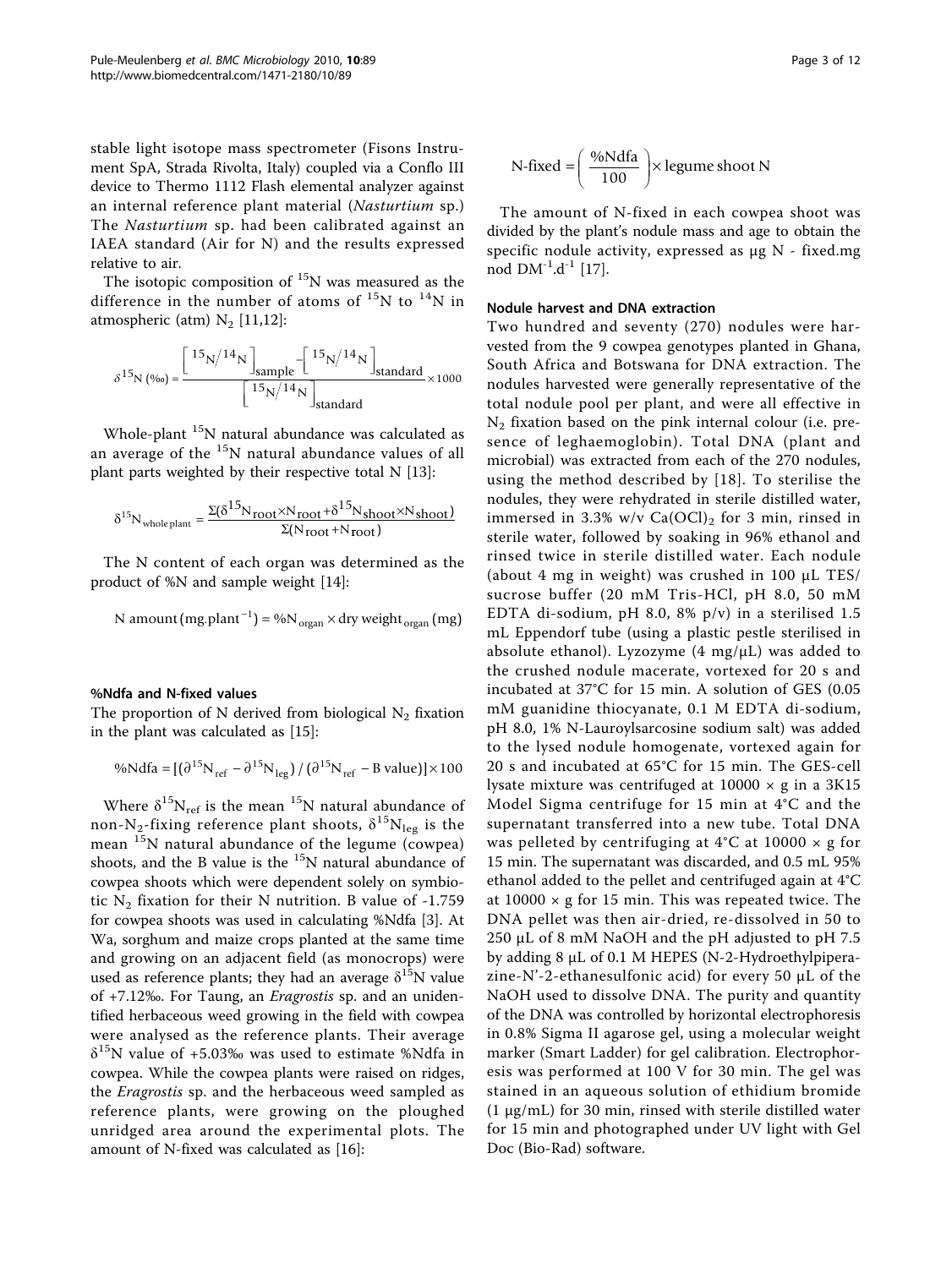#### PCR amplification and restriction fragment analysis

In this study, we chose PCR-RFLP and sequencing of the IGS region because of its great resolution power with symbiotic rhizobia [\[19\]](#page-11-0) and the fact that the region provides taxonomic information similar to that obtained by DNA-DNA hybridisation [\[20\]](#page-11-0). Depending on its concentration and the amount of impurities present, each DNA sample was diluted with sterile MilliQ water and PCR performed in a Perkin Elmer 2400 Thermal cycler in a total volume of 25 μL reaction mixture using Ready-to-go Taq DNA polymerase (Pharmacia Biotech). A negative control with water (no DNA) was included in all the PCR runs. The 16S-23S rDNA PCR amplification was carried out using two primers, FGPL132-38 and FGPS1490-72 (Table 1). The protocol used included initial denaturation at 94°C for 15 min; 35 cycles of denaturation (30 s at 94°C), annealing (30 s at 55°C), extension (72°C for 1 min) and final extension at 72°C for 7 min. Amplified DNA products were separated by horizontal gel electrophoresis in 0.8% agarose gel. RFLP was carried out using a total volume of 20 μL containing 8 or 10 μL PCR products (depending on the intensity of the band on the PCR control gel), 1 μL endonuclease, 2 μL of the relevant buffer and 9 or 7 μL of ultrapure water (depending on the volume of the PCR products used). HaeIII and MspI restriction enzymes were used. The mixture was incubated at 37°C overnight. Restricted DNA fragments were analyzed after migration in 3% agarose gel at 80 V for 90 min. Electrophoregrams with similar migratory patterns were grouped together and assigned to the different IGS groups (IGS types I to XVIII).

#### Gene sequencing

One sample per group was selected for sequencing the 16S - 23S rDNA IGS gene. Prior to sequencing, the PCR products of the test samples were purified using QIAquick purification kit (Qiagen) and the sequencing done using four primers, FGPS1490-72, FGPL132-38, BRIIe and BR4r (COGENICS, Meylan, France, see Table 1). The sequences were analyzed from electrophoregrams and corrected using 4Peaks software (2005 Mek and Tsj.

Table 1 Primers used for PCR and sequencing reactions

| Primer                 | Primer sequence (5'-3')      | Target<br>qene | Reference           |
|------------------------|------------------------------|----------------|---------------------|
| FGPI<br>132-38         | 5'-CCGGGTTTCCCCATTCGG-3'     | IGS<br>rDNA    | [28]                |
| <b>FGPS</b><br>1490-72 | 5'-TGCGGCTGGATCCCCTCCTT-3'   | IGS<br>rDNA    | [29]                |
| <b>BRIIe</b>           | 5'-GGCTTGTAGCTCAGTTGGTTAG-3' | IGS<br>rDNA    | COGENICS,<br>France |
| RR4r                   | 5'-CGAACCGACCTCATGC-3'       | IGS<br>rDNA    | COGENICS.<br>France |

com, Netherlands). The parts of sequences corresponding to 16S and 23S rDNA genes were subtracted to obtain single IGS sequences which were aligned with CLUS-TALX [[21](#page-11-0)] and the closely related sequences were included in following analyses. Phylogenetic analysis was done using the CLUSTALX and phylogenetic trees constructed using the neighbour-joining method [[22](#page-11-0)]. A bootstrap confidence analysis was performed on 1000 replicates to determine the reliability of the distance-tree topology obtained [[23](#page-11-0)]. Graphic representation of the resulting trees was done using NJPLOT software [\[24\]](#page-11-0).

#### Results

#### Plant growth and symbiotic performance of 9 cowpea genotypes

Analysis of data on nodule numbers, nodule mass, shoot dry matter and grain yield using One-Way ANOVA revealed significant differences between and among the 9 cowpea genotypes (Tables [2](#page-4-0) and [3](#page-5-0)). At Wa, for example, Bechuana white and IT82D-889 produced the highest nodule number per plant while Brown eye and Apagbaala showed the least (Table [2](#page-4-0)). At Taung in South Africa, Fahari exhibited the highest nodulation with Brown eye again showing the least nodulation together with Omondaw (Table [3](#page-5-0)). Interestingly, IT82D-889 (which had the highest nodulation at Wa) also produced significantly the most nodule mass at Wa, with Mamlaka and Fahari producing very low nodule dry matter, followed by Brown eye and Fahari (Table [2](#page-4-0)). At Taung, IT82D-889 produced the largest nodule dry mass, followed by Bechuana white, while Mamlaka and Apagbaala showed the least nodule dry mass, even though they were intermediate in nodulation (Table [3\)](#page-5-0).

At Wa, Omondaw and Glenda, which were second highest in nodulation, produced the largest shoot biomass and the highest amount of N-fixed compared to Mamlaka and Fahari (which had very low nodule mass). As with IT82D-889 and Brown eye, Omondaw and Glenda also produced the lowest amount of N-fixed and the least shoot biomass (Table [2\)](#page-4-0). At Taung in South Africa, Fahari (which had the highest nodule number and was second in nodule mass) produced significantly the highest amount of N-fixed and the largest amount of shoot biomass (Table [3](#page-5-0)). In the same manner, Apagbaala, which had the least nodule mass showed (together with ITH98-46 and Omondaw) the least shoot biomass and the lowest amount of N-fixed (Table [3\)](#page-5-0).

#### Nodule occupancy

From the PCR-RFLP analysis, the IGS types of strains resident in 30 root nodules from each of the 9 cowpea genotypes were determined and percent nodule occupancy estimated. In total, 18 IGS types were found after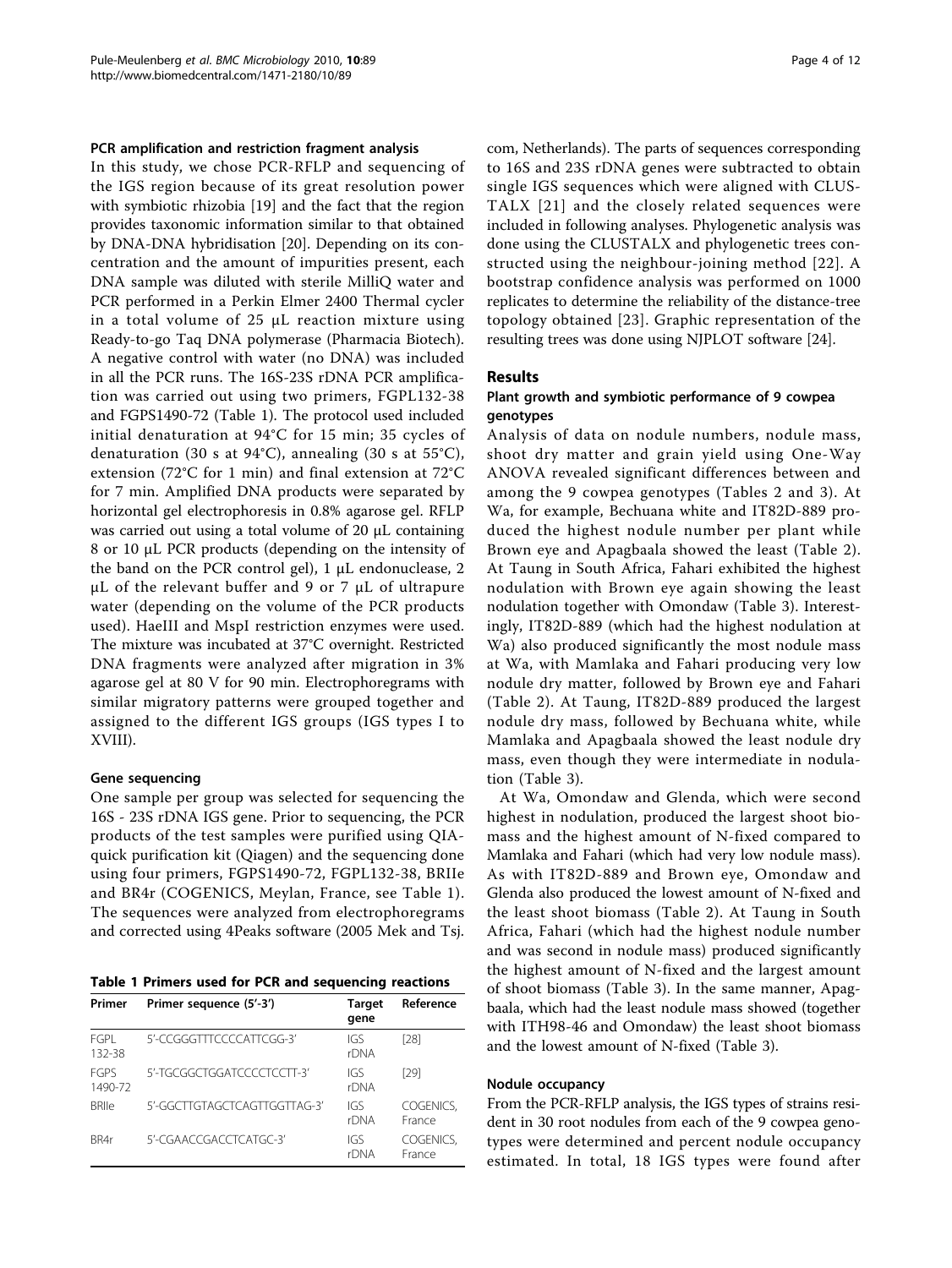| Genotype        | Nodule number          | <b>Nodule DM</b>       | <b>Shoot DM</b>        | $\delta^{15}N$               | <b>Ndfa</b>       |
|-----------------|------------------------|------------------------|------------------------|------------------------------|-------------------|
|                 | per plant              | mg.plant <sup>-1</sup> | g.plant <sup>-1</sup>  | $\frac{\%}{\ }$              | $\frac{9}{6}$     |
| Omondaw         | $35.0 \pm 0.3$ b       | $1200.0 \pm 57.7c$     | $25.9 \pm 3.7ab$       | $-0.57 \pm 0.2e$             | $86.6 \pm 0.1a$   |
| Brown eye       | $15.4 \pm 0.3d$        | $366.7 \pm 33.3d$      | $13.5 \pm 1.6$ cd      | $0.30 \pm 0.1d$              | $76.8 \pm 1.6c$   |
| Apagbaala       | $16.5 \pm 1.4d$        | $466.7 \pm 33.3d$      | $25.7 \pm 2.8ab$       | $0.76 \pm 0.1$ bc            | $71.6 \pm 1.3$ de |
| IT82D-889       | $41.3 \pm 0.3a$        | $2666.7 \pm 66.7a$     | $18.9 \pm 1.4$ bc      | $-0.21 \pm 0.1$ de           | $82.6 \pm 1.6$ b  |
| <b>ITH98-46</b> | $26.6 \pm 1.2c$        | $500.0 \pm 0.0d$       | $8.8 \pm 0.3$ d        | $0.50 \pm 0.0$ cd            | 74.6 $\pm$ 0.2cd  |
| Bechuana white  | $43.0 \pm 0.8a$        | $1733.3 \pm 33.3b$     | $18.7 \pm 4.0$ bc      | $0.76 \pm 0.1$ <sub>bc</sub> | $71.6 \pm 0.6$ de |
| Glenda          | $34.0 \pm 1.4$ b       | $1733.3 \pm 88.2b$     | $27.7 \pm 2.3a$        | $0.81 \pm 0.1a$              | $70.7 \pm 0.3e$   |
| Mamlaka         | $34.3 \pm 1.5b$        | $100.0 \pm 11.0e$      | $12.6 \pm 2.0$ cd      | $1.00 \pm 0.1a$              | $69.3 \pm 0.8$ e  |
| Fahari          | $36.0 \pm 0.8$ b       | $100.0 \pm 10.0e$      | $16.9 \pm 1.2c$        | $0.96 \pm 0.2a$              | $69.9 \pm 1.8$ e  |
| F-statistics    | 97.5***                | 384***                 | $7.4***$               | $79.4***$                    | 29.4***           |
|                 | N content              | Grain yield            | N-fixed                |                              |                   |
|                 | mg.plant <sup>-1</sup> | kg.ha <sup>-1</sup>    | mg.plant <sup>-1</sup> | $kg.ha^{-1}$                 |                   |
| Omondaw         | 1077.5 ± 130.2ab       | 791.2 ± 144.8a         | $933.8 \pm 111.8a$     | $155.6 \pm 18.6a$            |                   |
| Brown eye       | 705.5 ± 97.0cd         | $865.6 \pm 93.8a$      | 540.0 $\pm$ 68.2bcd    | $90.0 \pm 11.4$ bcd          |                   |
| Apagbaala       | $1233.4 \pm 164.8a$    | $723.1 \pm 228.1a$     | $887.6 \pm 134.4a$     | $147.9 \pm 22.4a$            |                   |
| IT82D-889       | 896.1 $\pm$ 50.1abc    | 687.6 $\pm$ 104.3a     | 738.7 ± 29.5ab         | 123.1 $\pm$ 4.9ab            |                   |
| <b>ITH98-46</b> | $392.8 \pm 9.1$ d      | $862.3 \pm 59.5a$      | $292.9 \pm 6.7$ d      | $48.8 \pm 1.1d$              |                   |
| Bechuana white  | $837.3 \pm 171.1$ bc   | 652.7 $\pm$ 76.7a      | 599.9 ± 124.2bc        | $100.0 \pm 20.7$ bc          |                   |
| Glenda          | $1244.3 \pm 111.9a$    | 888.1 ± 102.6a         | 879.3 $\pm$ 79.3a      | $146.5 \pm 13.2a$            |                   |
| Mamlaka         | 579.5 ± 94.9cd         | 686.7 $\pm$ 47.6a      | $401.0 \pm 63.0$ cd    | $66.8 \pm 10.5$ cd           |                   |
| Fahari          | $727.5 \pm 54.1$ bcd   | $252.5 \pm 62.4b$      | 507.3 $\pm$ 28.7bcd    | $84.5 \pm 4.8$ bcd           |                   |
| F-statistics    | $7***$                 | $3***$                 | $7.6***$               | $8***$                       |                   |

<span id="page-4-0"></span>Table 2 Symbiotic performance, dry matter and grain yield of 9 cowpea varieties grown in Wa, Ghana

Values (Mean  $\pm$  SE) with dissimilar letters in a column are significantly different at  $p \le 0.001$  (\*\*\*);  $p \le 0.01$  (\*\*)

analysing 270 nodules from 9 cowpea genotypes (Table [4](#page-5-0)). IGS type I was found in the nodules of only Omondaw, type II in both Omondaw and Bechuana white, type III in all the genotypes except Omondaw and Bechuana white, type IV in IT82D-889 only, type V in all genotypes except Omondaw, type VI in Glenda, Brown eye and Fahari, type VII in Omondaw, IT82D-889, Bechuana white and Glenda, type VIII in all the genotypes except Glenda, types IX, X, XI and XII in only Glenda, type XIII in only Fahari and Apagbaala, type XIV in only Apagbaala, types XV, XVI and XVII in only Fahari, and type XVIII in only Apagbaala (Table [4\)](#page-5-0). Nodules from Fahari contained the highest number (8) of IGS types, followed by Apagbaala with 6, IT82D-889 with 5, Omondaw, Bechuana white and Brown eye each with 4, and ITH98-46 and Mamlaka each with 3 IGS types (Table [4](#page-5-0)).

The per-country data for nodule occupancy by each strain (or IGS type) are shown in Table [5.](#page-6-0) IGS types I, IV, IX, X, XI, XIII, XIV, XVI, XVII and XVIII were only found in the root nodules of cowpea plants grown at Taung, South Africa (but not in those from Ghana and Botswana), while XV and XIX were exclusively found in nodules from Glenvalley in Botswana, and IGS type XII was unique to nodules from Ghana.

#### Strain IGS type diversity from PCR-RFLP analysis

When DNA from each nodule was amplified with the two primers, FGPL 132-38 and FGPS 1490-72, a PCR product of about 900 bp was found that corresponded to the size of 16S-23S IGS region. A comparison of Bradyrhizobium DNA extracted from root nodules of the 9 cowpea genotypes using IGS PCR-RFLP analysis with HaeIII and Msp restriction enzymes yielded a UPGMA dendogram from HaeIII, which showed 4 divergent lineage groups for the eighteen IGS types. Four clusters were discernible at 50% similarity level using HaeIII (Figure [1\)](#page-6-0). Cluster 1 consisted of bacterial DNA from nodules of Omondaw (grown in South Africa and Ghana), IT82D-889 and Bechuana white (grown in South Africa), and Glenda (grown in Ghana). Cluster 2, on the other hand, was made up of i) IGS types from nodules of all the 9 genotypes grown in South Africa, ii) IGS types from nodules of ITH98-46, IT82D-889, Glenda, Mamlaka, Brown eye, Bechuana white and Apagbaala grown in Botswana, and iii) IGS types from nodules of Glenda, Bechuana white and IT82D-889 grown in Ghana. In contrast, cluster 3 consisted of IGS types coming from root nodules of only Glenda and Fahari grown in South Africa. Like cluster 2, cluster 4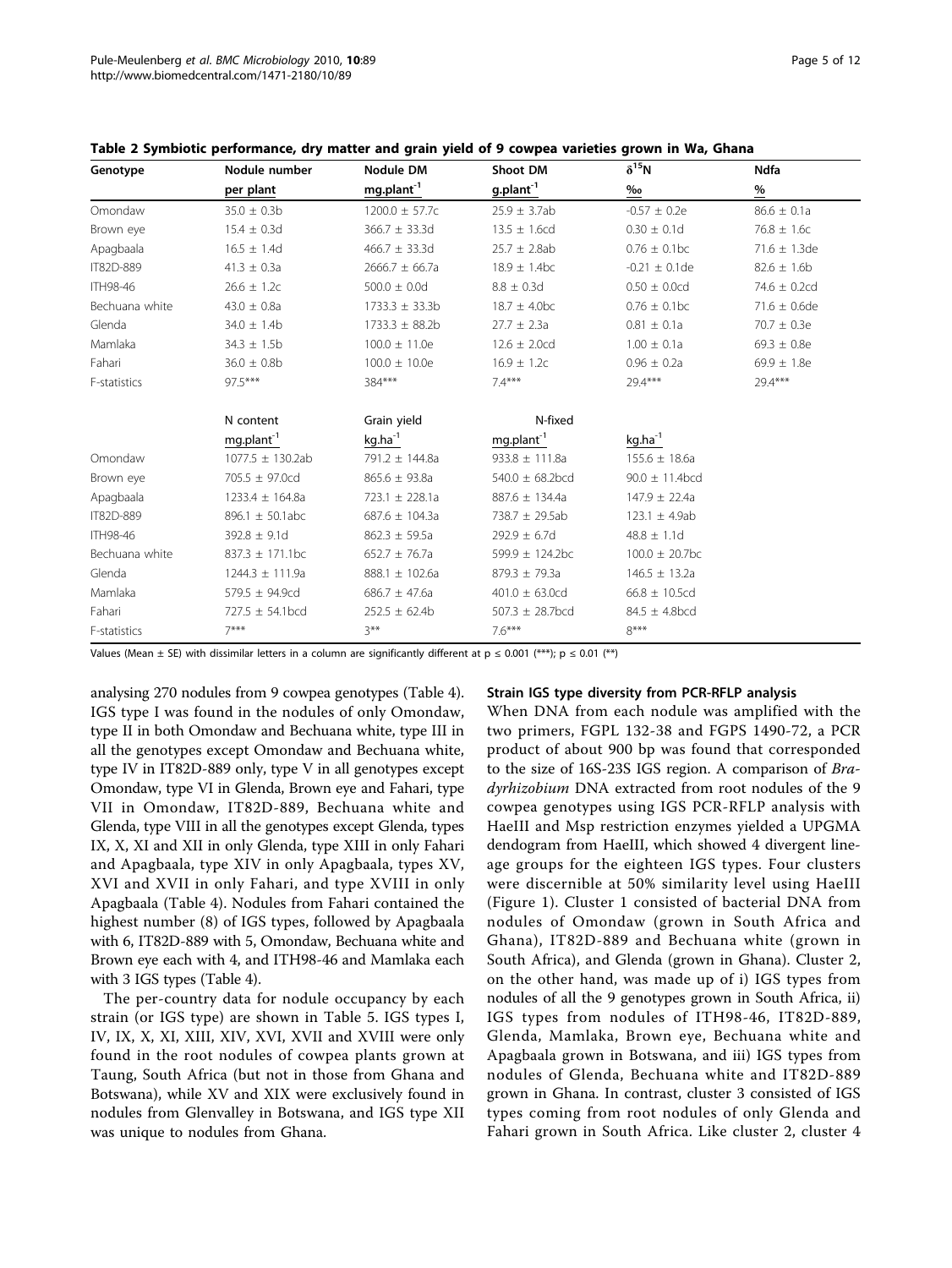| Genotype        | Nodule number        | <b>Nodule DM</b>       | <b>Shoot DM</b>              | $\delta^{15}N$     | <b>Ndfa</b>        |
|-----------------|----------------------|------------------------|------------------------------|--------------------|--------------------|
|                 | per plant            | mg.plant <sup>-1</sup> | g.plant <sup>-1</sup>        | $\frac{960}{2}$    | $\frac{9}{6}$      |
| Omondaw         | $15.6 \pm 1.2d$      | $236.7 \pm 14.4$ de    | $11.4 \pm 1.4$ ef            | $-0.2 \pm 0.0$ de  | $77.0 \pm 0.6$ bcd |
| Brown eye       | $15.8 \pm 2.4d$      | 361.7 ± 19.5cde        | $12.3 \pm 1.7$ def           | $0.2 \pm 0.0c$     | $72.6 \pm 1.0$ cd  |
| Apagbaala       | $24.1 \pm 0.6c$      | $131.7 \pm 10.1e$      | $12.1 \pm 0.7$ def           | $0.9 \pm 0.1$ b    | $61.2 \pm 2.0$ ef  |
| IT82D-889       | $20.3 \pm 0.3$ cd    | $1437.2 \pm 117.9a$    | $13.5 \pm 0.6$ cde           | $0.9 \pm 0.1$ b    | $92.9 \pm 1.7a$    |
| <b>ITH98-46</b> | $22.8 \pm 2.8c$      | $263.3 \pm 8.8$ de     | $7.4 \pm 0.9f$               | $-0.5 \pm 0.1$ ef  | $81.5 \pm 1.3$ bc  |
| Bechuana white  | $33.4 \pm 0.5b$      | $665.3 \pm 71.8b$      | $18.1 \pm 2.0$ <sub>bc</sub> | $0.1 \pm 0.0$ cd   | $85.4 \pm 6.1ab$   |
| Glenda          | $33.4 \pm 0.5b$      | 398.9 ± 7.3cd          | $22.2 \pm 0.8b$              | $1.9 \pm 0.3a$     | 59.3 $\pm$ 3.6f    |
| Mamlaka         | $24.5 \pm 1.4c$      | $132.2 \pm 15.4e$      | $16.7 \pm 2.9$ cd            | $0.7 \pm 0.1$ b    | $69.8 \pm 4.9d$    |
| Fahari          | $42.5 \pm 0.6a$      | 538.6 $\pm$ 6.1bc      | $27.8 \pm 1.9a$              | $-0.6 \pm 0.0$ f   | $77.0 \pm 0.6$ bcd |
| F-statistics    | $31.1***$            | $27.6***$              | $15.1***$                    | 44.3***            | $10.5***$          |
|                 | N content            | Grain yield            | N-fixed                      |                    |                    |
|                 | $mg.plant^{-1}$      | $kg.ha^{-1}$           | mg.plant <sup>-1</sup>       | $kg.ha^{-1}$       |                    |
| Omondaw         | 580.6 ± 88.9cde      | $2231.3 \pm 297.9a$    | $446.3 \pm 46.2$ bcd         | 74.4 ± 7.0bcd      |                    |
| Brown eye       | 563.1 $\pm$ 74.0cde  | $512.1 \pm 66.1c$      | $409.6 \pm 57.5$ bcd         | $68.3 \pm 9.6$ bcd |                    |
| Apagbaala       | $566.2 \pm 58.8$ cde | 579.8 $\pm$ 47.7c      | 348.0 ± 47.5cd               | 58.0 $\pm$ 7.9cd   |                    |
| IT82D-889       | 473.1 $\pm$ 15.2de   | $1427.7 \pm 145.0$ b   | $438.9 \pm 6.9$ bcd          | 73.1 $\pm$ 1.1 bcd |                    |
| <b>ITH98-46</b> | $378.9 \pm 35.5e$    | $1500.4 \pm 167.6$ b   | $307.7 \pm 38.3d$            | $51.3 \pm 6.4d$    |                    |
| Bechuana white  | $727.5 \pm 84.2cd$   | 1494.3 ± 115.4b        | $620.8 \pm 47.5b$            | $103.5 \pm 13.7b$  |                    |
| Glenda          | 1021.0 ± 99.3ab      | 1892.1 ± 129.9ab       | $598.8 \pm 22.1$ b           | $99.8 \pm 3.7$ b   |                    |
| Mamlaka         | $784.8 \pm 39.1$ bc  | $1651.8 \pm 96.2ab$    | $561.4 \pm 40.6$ bc          | $93.6 \pm 8.4$ bc  |                    |
| Fahari          | $1219.3 \pm 90.3a$   | $1588.2 \pm 107.7b$    | 931.6 $\pm$ 27.3a            | $155.3 \pm 4.5a$   |                    |
| F-statistics    | $10.1***$            | $8.8***$               | $8.2***$                     | $8.2***$           |                    |

#### <span id="page-5-0"></span>Table 3 Symbiotic performance, dry matter and grain yield of 9 cowpea varieties grown at Taung, South Africa

Table 4 Percent nodule occupancy by different IGS types in 9 cowpea genotypes grown in Ghana, Botswana and South Africa

|              | Percent nodule occupancy per cowpea variety |           |                |          |                 |           |          |              |           |
|--------------|---------------------------------------------|-----------|----------------|----------|-----------------|-----------|----------|--------------|-----------|
| IGS Type     | Omondaw                                     | IT82D-889 | Bechuana white | Glenda   | <b>ITH98-46</b> | Brown eye | Mamlaka  | Fahari       | Apagbaala |
|              | 33.3                                        | $\circ$   | $\Omega$       | $\Omega$ | $\Omega$        | 0         | $\Omega$ | $\Omega$     | 0         |
| Ш            | 44.4                                        | $\circ$   | 15.8           | $\Omega$ | $\Omega$        | 0         | $\Omega$ | $\mathbf{0}$ | 0         |
| $\mathbb{H}$ | $\Omega$                                    | 28        | 0              | 16       | 68.2            | 83.3      | 15.8     | 13.3         | 28.6      |
| $\mathsf{N}$ | $\Omega$                                    | 11        | 0              | 0        | 0               | 0         | 0        | $\circ$      | $\circ$   |
| V            | $\Omega$                                    | 25        | 57.9           | 36       | 26.3            | 16.7      | 5.3      | 6.7          | 28.6      |
| $\vee$       | 0                                           | $\Omega$  | $\Omega$       | 8        | 0               | 0         | $\Omega$ | 6.7          | $\Omega$  |
| VII          | 11.1                                        | 4         | 10.5           | 4        | $\Omega$        | 0         | $\Omega$ | $\circ$      | $\Omega$  |
| VIII         | 11.2                                        | 32        | 15.8           | 0        | 5.5             | 0         | 78.9     | 46.6         | 16.6      |
| IX           | $\Omega$                                    | $\Omega$  | 0              | 16       | 0               |           | 0        | $\Omega$     | ∩         |
| X            | $\Omega$                                    | $\Omega$  | 0              | 4        | 0               |           | 0        | $\Omega$     |           |
| XI           | $\Omega$                                    | 0         | 0              | 4        | 0               | ∩         | $\Omega$ | $\Omega$     |           |
| XII          | $\Omega$                                    | $\Omega$  | Ω              | 4        |                 |           | ∩        | $\Omega$     | ∩         |
| XIII         | O                                           | $\Omega$  | ∩              | n        |                 |           | ∩        | 13.3         | 16.6      |
| XIV          | 0                                           | $\Omega$  |                |          |                 |           |          | $\circ$      | 4.8       |
| XV           | 0                                           | $\Omega$  | 0              | n        | Ω               |           | 0        | 6.7          | 0         |
| XVI          | $\cap$                                      | $\Omega$  | ∩              | U        | ∩               |           | ∩        | 6.7          | 0         |
| XVII         | $\cap$                                      | $\Omega$  |                | 8        |                 |           |          | $\Omega$     | U         |
| XVIII        | 0                                           | $\Omega$  |                | 0        | 0               |           | 0        | $\Omega$     | 4.8       |

Values (Mean ± SE) with dissimilar letters in a column are statistically significant at  $p \le 0.001$  (\*\*\*);  $p \le 0.01$  (\*\*)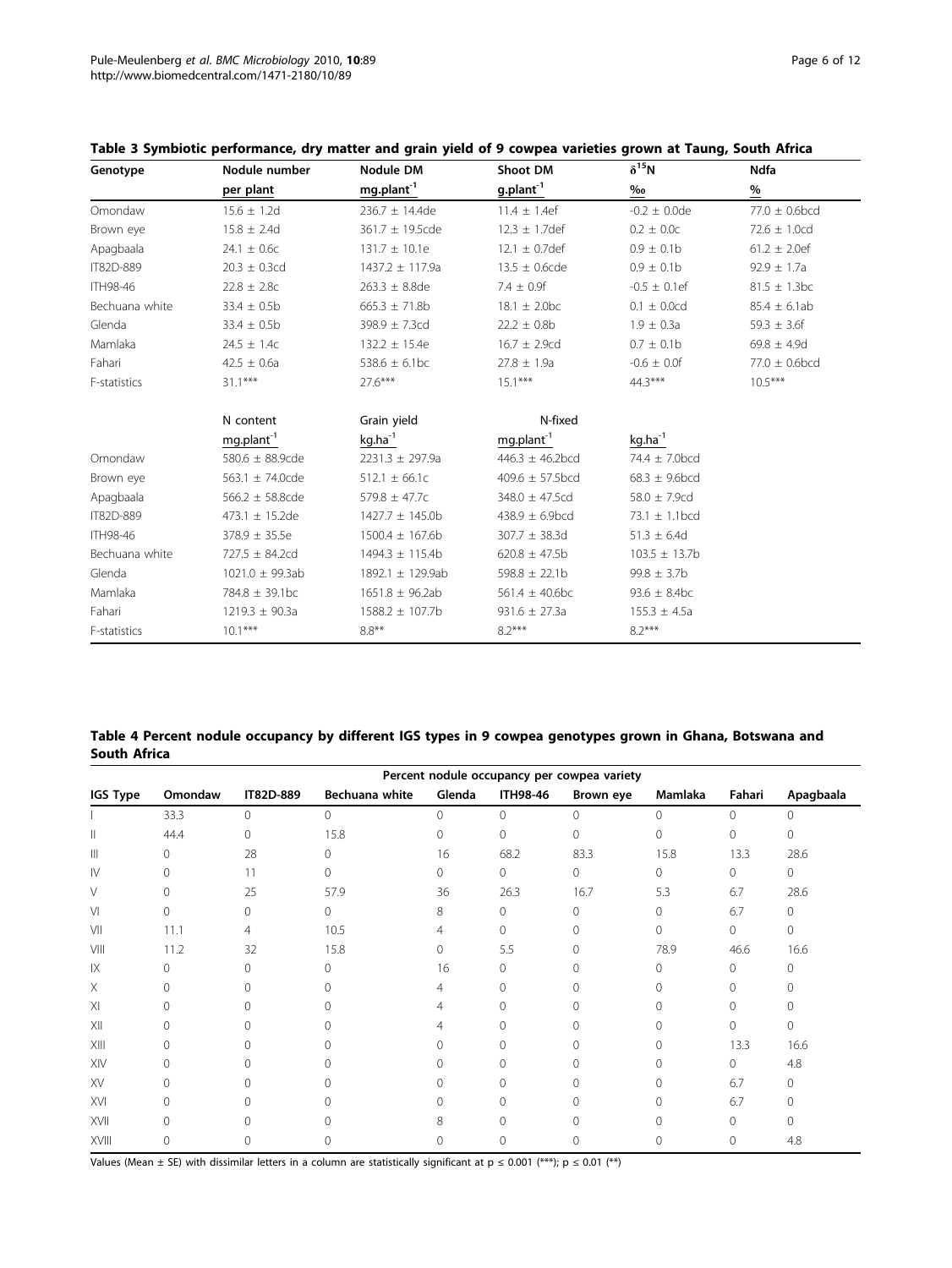<span id="page-6-0"></span>Table 5 Percent nodule occupancy by different IGS types per country

| <b>PCR-RFLP</b><br>IGS type | Sample no. of IGS types<br>selected for gene<br>sequencing | Percent nodule<br>occupancy per country |                |          |  |
|-----------------------------|------------------------------------------------------------|-----------------------------------------|----------------|----------|--|
|                             |                                                            | South<br>Africa                         | Botswana Ghana |          |  |
|                             | 5                                                          | 100                                     | $\Omega$       | 0        |  |
| $\mathsf{II}$               | 8                                                          | 25                                      | 0              | 75       |  |
| $\mathbf{III}$              | 116                                                        | 71.4                                    | 18.6           | $\Omega$ |  |
| $\mathsf{IV}$               | 22                                                         | 100                                     | 0              | 0        |  |
| V                           | 68                                                         | 78.6                                    | 9.4            | 12       |  |
| $\vee$                      | 103                                                        | 85.7                                    | 14.3           | 0        |  |
| VII                         | 27                                                         | 60                                      | $\Omega$       | 40       |  |
| VIII                        | 36                                                         | 94.2                                    | $\Omega$       | 5.8      |  |
| IX                          | 104                                                        | 100                                     | $\Omega$       | 0        |  |
| X                           | 115                                                        | 100                                     | $\Omega$       | 0        |  |
| XI                          | 117                                                        | 100                                     | $\Omega$       | 0        |  |
| XII                         | 201                                                        | $\Omega$                                | $\Omega$       | 100      |  |
| XIII                        | 91                                                         | 100                                     | $\Omega$       | 0        |  |
| XIV                         | 106                                                        | 100                                     | 0              | 0        |  |
| XV                          | 7/116                                                      | 0                                       | 100            | 0        |  |
| XVI                         | 146                                                        | 100                                     | $\Omega$       | $\Omega$ |  |
| XVII                        | 150                                                        | 100                                     | $\Omega$       | $\Omega$ |  |
| XVIII                       | 153                                                        | 100                                     | 0              | 0        |  |

was made of IGS types from nodules of cowpea genotypes grown in all the 3 countries.

#### Strain IGS type symbiotic efficiency

Relating symbiotic functioning (measured here as specific nodule nitrogenase activity) to the IGS types found inside root nodules revealed significant differences in the  $N_2$ -fixing efficiency of these IGS types (Figure [2\)](#page-7-0). For example, IGS types V and VIII fixed very low N in IT82D-889 and Bechuana white relative to IGS type III in Apagbaala at Wa in Ghana (see Figure [2](#page-7-0)). It was also interesting to note that sole nodule occupancy by IGS type VIII in Omondaw resulted in significantly very high N yield relative to its poor performance as a sole occupant of nodules in ITH98-46 at Wa in Ghana (Figure [2A\)](#page-7-0). Similar differences in symbiotic functioning were obtained for combinations of resident IGS types found in root nodules of the 9 cowpea genotypes at Taung in South Africa (Figure [2B\)](#page-7-0).

## 16S-23S rDNA IGS sequencing

Out of 18 IGS types samples submitted for gene sequencing (see Table 5), only 13 (i.e. samples with sequence numbers 104, 27, 36, 103, 115, 68, 5, 201, 22, 117, 153, 146 and 107) were successfully sequenced. As a result, the 13 16S-23S rDNA IGS sequences for Bradyrhizo-

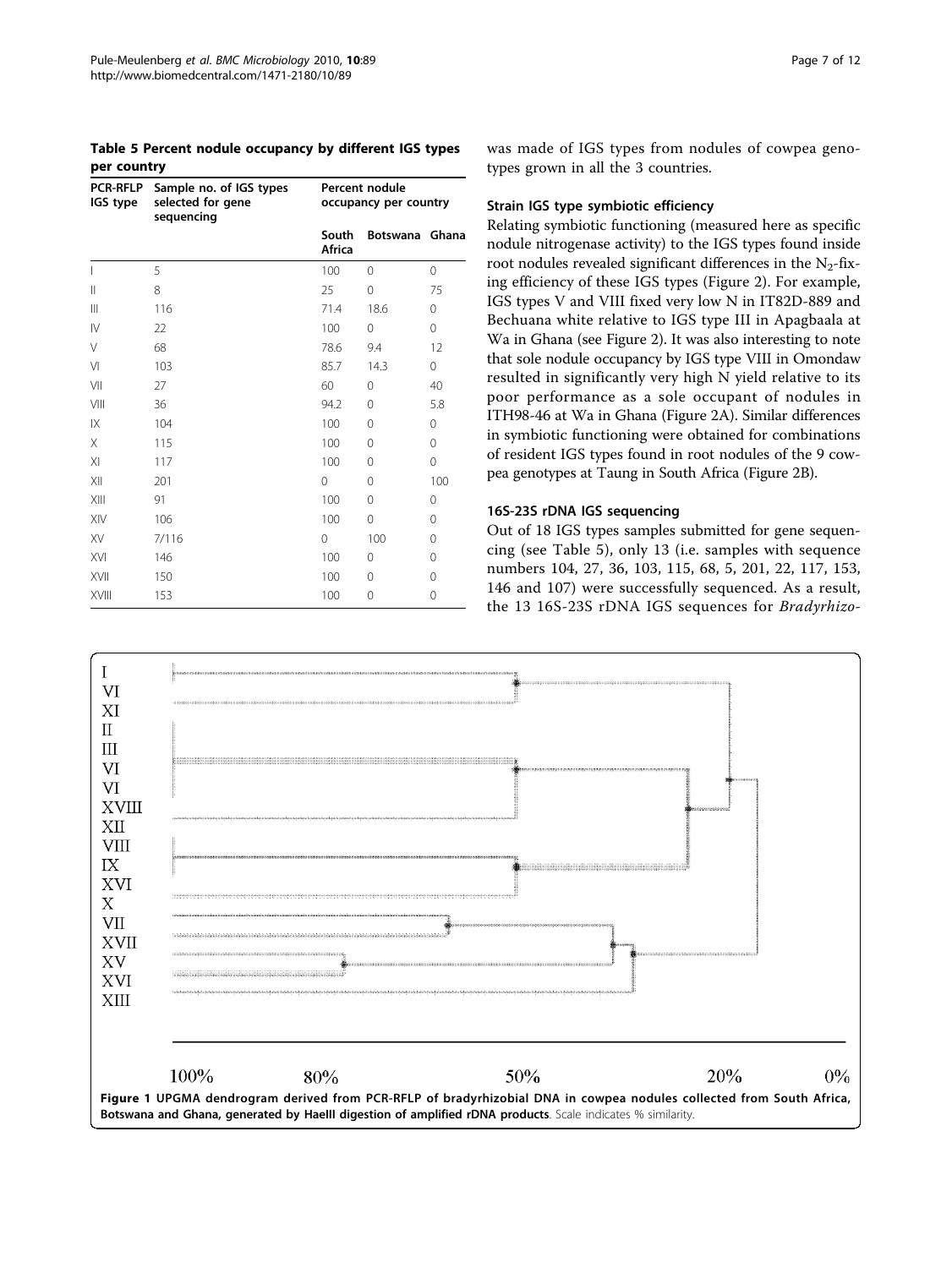

<span id="page-7-0"></span>

bium (i.e. sequence 104, 27, 36, 103, 115, 68, 5, 201, 22, 117, 153, 146 and 107) were deposited in the GenBank database under accession numbers [GenBank: FJ983128 to FJ983140] for sequence alignments with those of existing Bradyrhizobium species in the GenBank. The results from the Genbank database showed that IGS sequences 104, 27, 36, 115, 68 and 103 clustered with Bradyrhizobium yuanmingense and Bradyrhizobium sp. ORS 188, ORS 190 and USDA 3384 (Figure [3\)](#page-8-0). Sequences 104, 27 and 36 showed little variation with B.

yuanmingense (98% similarity), while IGS sequence 103 showed a 79% similarity with Bradyrhizobium sp ORS 3409 and CIRADAc12. IGS sequences 115 and 68 were found to be similar to Bradyrhizobium species ORS 188, ORS 190 and Bradyrhizobium genospecies VIII of [\[20](#page-11-0)]. Another cluster was formed by IGS sequences 5, 201, 22, 117, 153 and 146 around Bradyrhizobium japonicum USDA 38, Bradyrhizobium genospecies V of [[20](#page-11-0)] and Bradyrhizobium liaoningense. The third cluster was made up of IGS sequence 106 with B. elkani, with the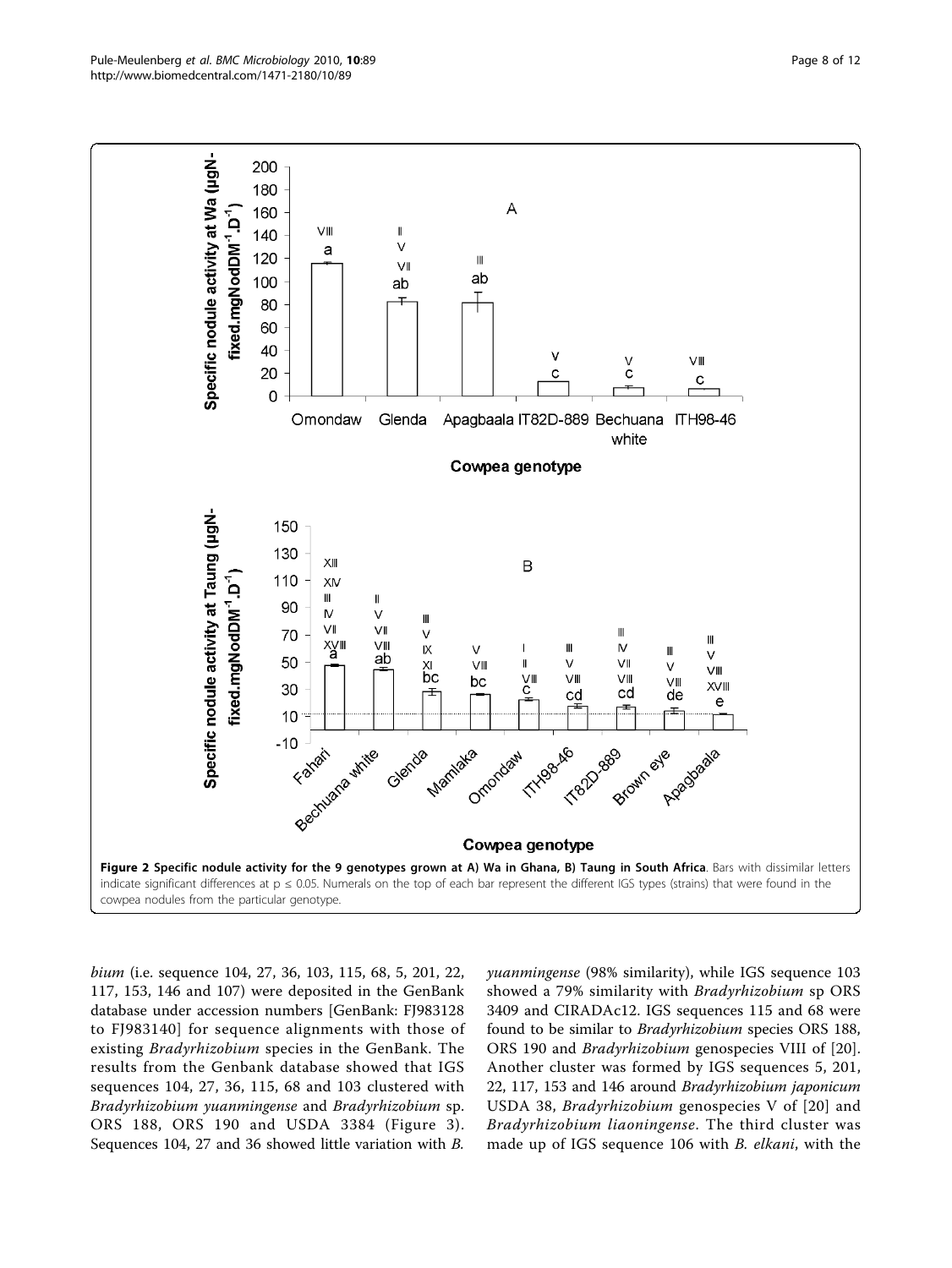<span id="page-8-0"></span>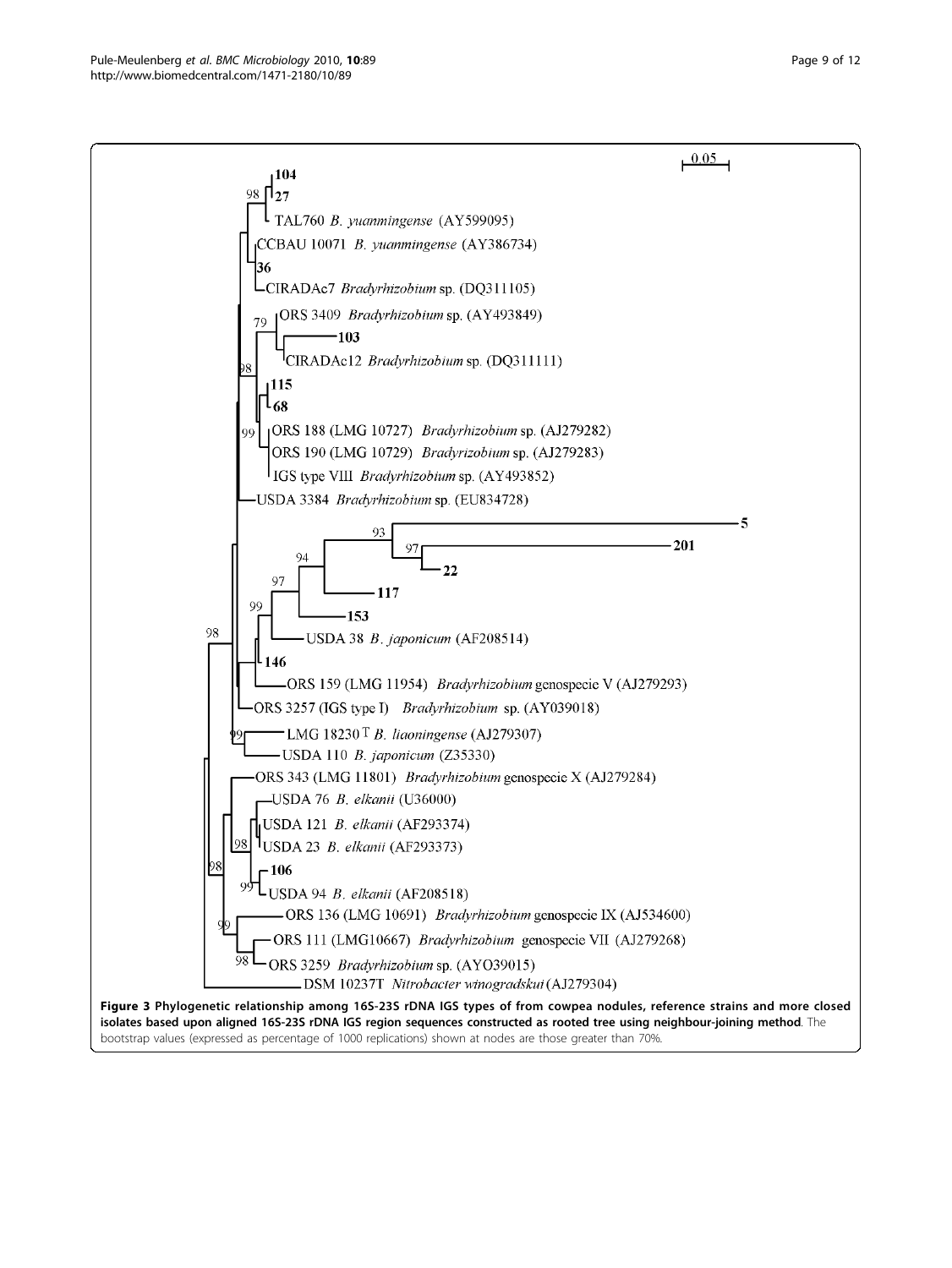two having 98 - 99% similarities (Figure [3](#page-8-0)). The rootnodule bacteria nodulating cowpea in this study all belonged to the genus Bradyrhizobium.

# **Discussion**

Field measurements of  $N_2$  fixation using the <sup>15</sup>N natural abundance revealed significant differences in plant growth and symbiotic performance of the 9 cowpea genotypes tested in South Africa and Ghana (Tables [2](#page-4-0) and [3\)](#page-5-0). The marked variation in plant growth (measured as dry matter yield) was linked to differences in overall nodule functioning. At Wa, for example, Omondaw and Glenda, which were among the highest in nodulation (nodule number and mass), showed the lowest  $\partial^{15}N$ values, the highest %Ndfa, the highest amount of Nfixed, and thus produced the largest amount of plant growth and dry matter (Table [2\)](#page-4-0). This was in contrast to Mamlaka and Fahari, which exhibited low nodulation and low N-fixed, and therefore produced the least shoot biomass at Wa (Table [2\)](#page-4-0). At Taung in South Africa, Fahari which showed the best nodulation and the highest amount of N-fixed, recorded the highest amount of shoot biomass relative to Apagbaala, which exhibited the least nodulation, lowest amount of N-fixed, and thus produced the smallest plant biomass (Table [3\)](#page-5-0). Of the 9 cowpea genotypes planted at Wa, Apagbaala was among the top 3 genotypes in  $N_2$  fixation (Table [2\)](#page-4-0) due to its high specific nodule activity (Figure [2A](#page-7-0)). Yet in South Africa, Apagbaala and Omondaw were among the least in  $N_2$  fixation, even though they were the highest fixers in Ghana.

The better symbiotic performance of genotypes at one location (e.g. Omondaw and Apagbaala at Wa in Ghana) and their poor performance at another site (e.g. Taung in South Africa) could be attributed to the quality of nodule occupants (i.e. the resident IGS types inside root nodules, see Tables [4](#page-5-0) and [5](#page-6-0)). As shown in Figure [2](#page-7-0), when nodule functioning was related to nodule occupants, differences in  $N_2$ -fixing efficiency were found among the resident IGS types, especially where there were clear cases of sole occupancy. For example, IGS types V and VIII fixed very low N in IT82D-889 and Bechuana white relative to IGS type III in Apagbaala (Figure [2A](#page-7-0)). It was also interesting to note that sole nodule occupancy by IGS type VIII in Omondaw at Wa resulted in significantly very high symbiotic N yield relative to its poor performance as a sole occupant of root nodules in ITH98-46 (Figure [2A\)](#page-7-0). Similar differences in  $N_2$ -fixing efficiency were found for combinations of IGS types resident in nodules of the 9 cowpea genotypes planted at Taung in South Africa (Figure [2B\)](#page-7-0). However, at Taung, the nodules of the 9 cowpea genotypes were associated with very diverse and different IGS types, thus making assessment of individual IGS type symbiotic efficiency very difficult (Figure [2B](#page-7-0)). Even where an IGS type proved to be symbiotically very efficient with a particular genotype (e.g. IGS type VIII on Omondaw at Wa, Ghana), it can become low in N yield when in combination with other IGS types in nodules of same genotype (e.g. IGS type VIII on Omondaw at Taung, South Africa). In that case, either the associated IGS types I and II were ineffective in  $N_2$  fixation, or their co-occupancy in root nodules had a negative effect on the symbiotic efficiency of IGS type VIII (which as a sole occupant showed high  $N_2$ -fixing efficiency). Although it has been demonstrated that the symbiotic performance of a double strain inoculant of Rhizobium leguminosarum was 2.5 times superior to their sole counterparts in subterranean clover [\[25\]](#page-11-0), it is unclear whether the IGS types of those strains were the same or different. We therefore still do not know much about the negative or positive effects of IGS types on nodule functioning, especially when they are present as sole or multiple occupants on the same host plant.

The data on nodule occupancy clearly show that there was greater Bradyrhizobium biodiversity in the soil at Taung in South Africa relative to Ghana and Botswana, with many more IGS types found only in South Africa (Table [5\)](#page-6-0). Cowpea genotypes Fahari, Glenda and Apagbaala proved to be the most promiscuous across the 3 countries in terms of trapping more strain IGS types: 8 by Fahari, 8 by Glenda and 6 by Apagbaala (Table [4\)](#page-5-0).

In addition to the marked strain diversity observed from data on nodule occupancy, PCR-RFLP analysis using HaeIII and Msp restriction enzymes showed four lineage groups for the 18 IGS types (Figure [1](#page-6-0)). Gene sequencing of the 16S-23S rDNA IGS region further revealed phylogenetic diversity among the Bradyrhizobium IGS types occupying nodules of the 9 cowpea genotypes grown in South Africa, Botswana and Ghana (Figure [3](#page-8-0)). The gene sequence numbers 104, 27, 36, 103, 115, 68, 5, 201, 22, 117, 153, 146 and 106, representing samples selected from the 18 IGS types and deposited in the Genbank database, clustered with different Bradyrhizobium species. As shown in Figure [3,](#page-8-0) even though sequence 104 was from Glenda grown in South Africa, it formed a common clade with sequence 27 from Omondaw and Glenda grown in Ghana, and together they clustered around B. yuanmingense and Bradyrhizobium sp. Similarly, sequence 115 isolated from Glenda in South Africa shared a common clade with sequence 68 from 8 of the 9 cowpea genotypes (except Omondaw) grown in all 3 countries, and clustered with Bradyrhizobium sp ORS 188, ORS 190 and USDA 3384, just as sequence 103 isolated from South Africa and Botswana with Glenda, Brown eye and Fahari as trap hosts clustered around Bradyrhizobium sp ORS 3409 and CIR-ADc12. Perhaps the most important finding from the phylogenetic aspect of this study is the fact that cluster 2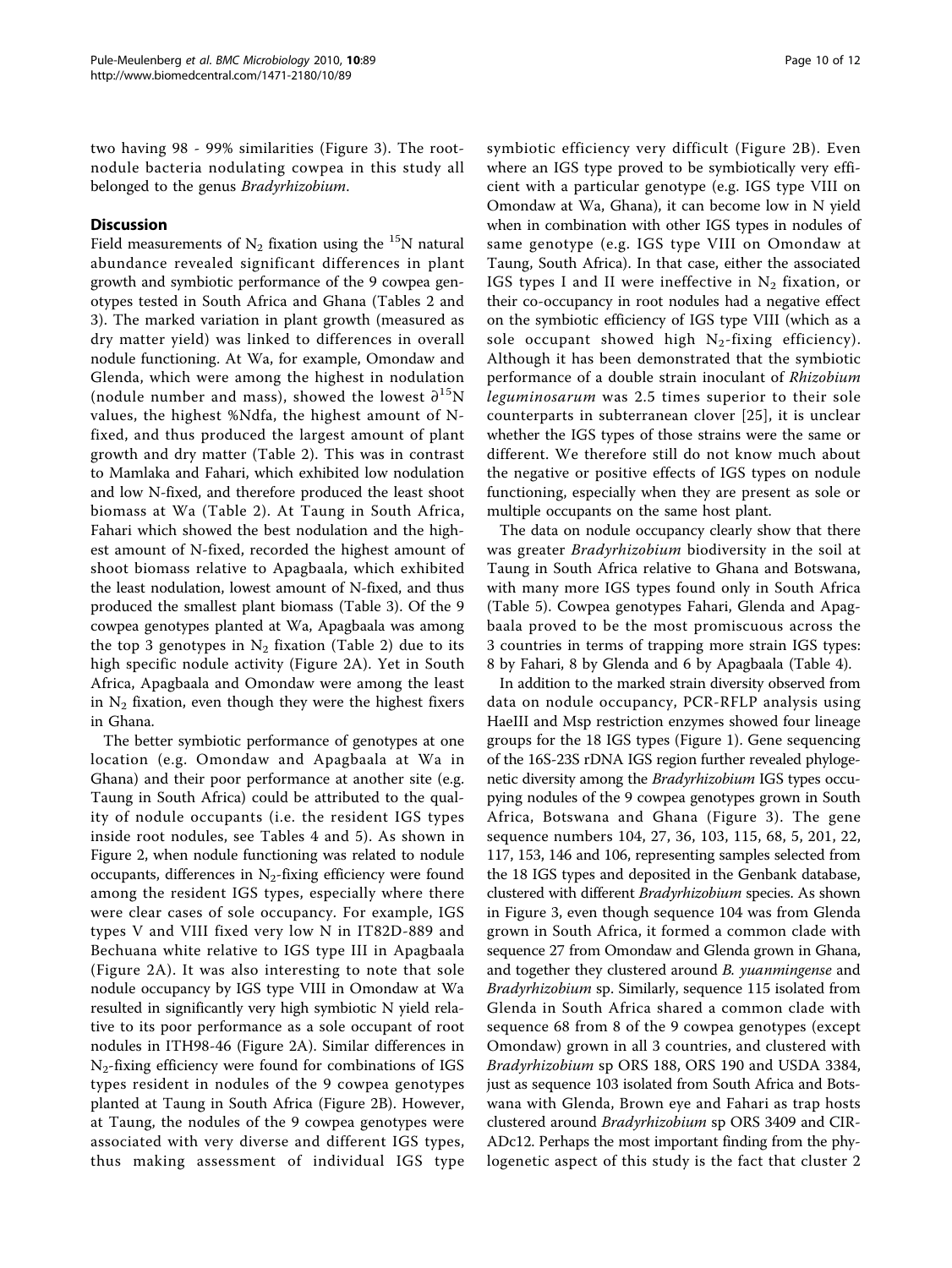<span id="page-10-0"></span>(consisting of sequences 5, 201, 22, 117, and 153) formed its own distinct group, suggesting that it is a new Bradyr-hizobium species (Figure [3\)](#page-8-0). What is also unique about this cluster is that all the sequences (i.e. 5, 22, 117, 153 and 146, except for 201) originated from South Africa, though isolated from different cowpea genotypes (see Tables [4](#page-5-0) and [5](#page-6-0)), again underscoring the greater Bradyrhizobium biodiversity in South Africa. Sequence 106 was the only one related to the *B. elkanii* group (see cluster 3, Figure [3\)](#page-8-0), and was isolated only from South Africa with Apagbaala as trap host (Tables [4](#page-5-0) and [5](#page-6-0)).

Although some reports claim to have isolated both bradyrhizobia (slow-growing) and rhizobia (fast-growing) from root nodules of cowpea [2,[26\]](#page-11-0), a recent study [9] found only Bradyrhizobium species in the root nodules of cowpea grown in South Africa and Botswana. In contrast, the Chinese have identified both rhizobia and bradyrhizobia in cowpea nodules [8]. In this study, we also found only bradyrhizobial strains in cowpea nodules when bacterial DNA was analyzed directly from nodules of cowpea plants grown in Ghana, Botswana and South Africa (see Figure [3](#page-8-0)).

Taken together, the data from studies of nodule occupancy, PCR-RFLP analysis, IGS type symbiotic efficiency and gene sequencing indicate greater biodiversity of cowpea bradyryhizobia in Africa, especially in South Africa. This was evidenced by the different IGS types found in cowpea nodules, as well as the phylogenetically-diverse groups obtained from the Genbank database. The observed strain diversity associated with the 9 cowpea genotypes led to different levels of IGS type symbiotic efficacy in same hosts at different sites, and in different hosts at same experimental site (Figure [2\)](#page-7-0). Thus, the differences in IGS type diversity and symbiotic efficiency could account for the genotype  $\times$  environment interaction that made it difficult to select superior cowpea genotypes for use across Africa.

In this study, the origin of cowpea genotypes showed no specific trend in their ability to trap IGS types across the 3 countries. However, many IGS types appeared to have clustered along geographical lines (Figure [1](#page-6-0)); for example, cluster 2 consisted exclusively of IGS types isolated from soils in Southern Africa. A number of studies also found clustering of bradyrhizobial isolates according to geographical regions [9,6,[27\]](#page-11-0). Although in another study [9] none of the isolates examined showed similarity with B. japonicum and B. liaoningense [9], sequence 146 in this study was closely related to B. japonicum USDA 38 (AF208514).

## Conclusion

We have shown here that i) cowpea is strongly dependent on  $N_2$  fixation for its N nutrition in South Africa, Ghana and Botswana, ii) the diversity of cowpeanodulating bradyrhizobia was much higher in South Africa compared to Botswana and Ghana, iii) some strains from Southern Africa were phylogenetically very distinct, thus suggesting that they may be a new *Bradyr*hizobium species. Strain IGS type symbiotic efficiency was assessed for the first time in this study, and the data showed significant differences between and among the IGS types in terms of their symbiotic efficiency.

#### Acknowledgements

This study was supported with funds from the McKnight Foundation to the South Africa Legumes Project, the National Research Foundation and the South African Research Chair in Agrochemurgy and Plant Symbioses to FDD, as well as a travel grant from the Organisation for the Prohibition of Chemical Weapons (OPCW) in The Netherlands to FPM. The NRF and TUT bursaries to FPM and AKB are also acknowledged. FPM is on study leave from the Botswana College of Agriculture (University of Botswana).

#### Author details

<sup>1</sup>Department of Biotechnology, Tshwane University of Technology, Arcadia Campus, 175 Nelson Mandela Drive, Private Bag X680, Pretoria 0001, South Africa. <sup>2</sup>Department of Crop Science, 1 Stateartillery Road, Tshwane University of Technology, Pretoria Campus, Private Bag X680, Pretoria 0001, South Africa. <sup>3</sup>Department of Chemistry, Tshwane University of Technology Arcadia Campus, 175 Nelson Mandela Drive, Private Bag X680, Pretoria 0001, South Africa. <sup>4</sup> Laboratoire Commun de Microbiologie (LCM) IRD/ISRA/UCAD BP 1386, CP 18524, Dakar, Senegal.

#### Authors' contributions

FPM performed the PCR and RFLP and wrote the manuscript. AKB collected data from Ghana and South Africa, and did the isotopic analysis. TKW supervised the molecular work done by FPM and performed the sequence alignment. FDD is the PhD supervisor of FPM and AKB, he conceptualised the study and edited the manuscript before submission. All authors have read the manuscript before submission. All authors have read and approved the final manuscript.

#### Received: 14 October 2009 Accepted: 23 March 2010 Published: 23 March 2010

#### References

- 1. Belane AK, Dakora FD: Measurement of N<sub>2</sub> fixation in 30 cowpea (Vigna unguiculata L. Walp.) genotypes under field conditions in Ghana using  $15N$  natural abundance technique. Symbiosis 2009, 48:47-57.
- 2. Mpepereki S, Wollum AG, Makonese F: Diversity in symbiotic specificity of cowpea rhizobia indigenous to Zimbabwean soil. Plant Soil 1996, 186:167-171.
- 3. Pule-Meulenberg F, Dakora FD: Assessing the symbiotic dependency of grain and tree legumes in  $N_2$  fixation for their N nutrition in five agroecological zones of Botswana. Symbiosis 2009, 48:68-77.
- 4. Naab JB, Chimphango SMB, Dakora FD: N<sub>2</sub> fixation in cowpea plants grown in farmers' fields in the Upper West Region of Ghana, measured using 15N natural abundance. Symbiosis 2009, 48:37-46.
- 5. Makoi JHJR, Chimphango SMB, Dakora FD: Effect of legume plant density and mixed culture on symbiotic  $N_2$  fixation in five cowpea (Vigna unguiculata L. Walp.) genotypes in South Africa. Symbiosis 2009, 48:57-67.
- 6. Law IJ, Botha WF, Majaule UC, Phalane FL: Symbiotic and genomic diversity of 'cowpea' bradyrhizobia from soils in Botswana and South Africa. Biol Fert Soils 2007, 43:653-663.
- 7. Zhang WT, Yang JK, Yuan TY, Zhou JC: Genetic diversity and phylogeny of indigenous rhizobia from cowpea (Vigna unguiculata (L.) Walp)..
- 8. Steenkamp ET, Stepkowski T, Przymusiak A, Botha WJ, Law IJ: [Cowpea and](http://www.ncbi.nlm.nih.gov/pubmed/18539053?dopt=Abstract) [peanut in southern Africa are nodulated by diverse](http://www.ncbi.nlm.nih.gov/pubmed/18539053?dopt=Abstract) Bradyrhizobium [strains harbouring genes that belong to the large pantropical clade](http://www.ncbi.nlm.nih.gov/pubmed/18539053?dopt=Abstract) [common in Africa.](http://www.ncbi.nlm.nih.gov/pubmed/18539053?dopt=Abstract) Mol Phylogenet Evol 2008, 48:1131-1144.
- 9. Krasova-Wade T, Ndoye I, Braconnier S, Sarr B, de Lajudie P, Neyra M: Diversity of indigeneous bradyrhizobia associated with 3 cowpea